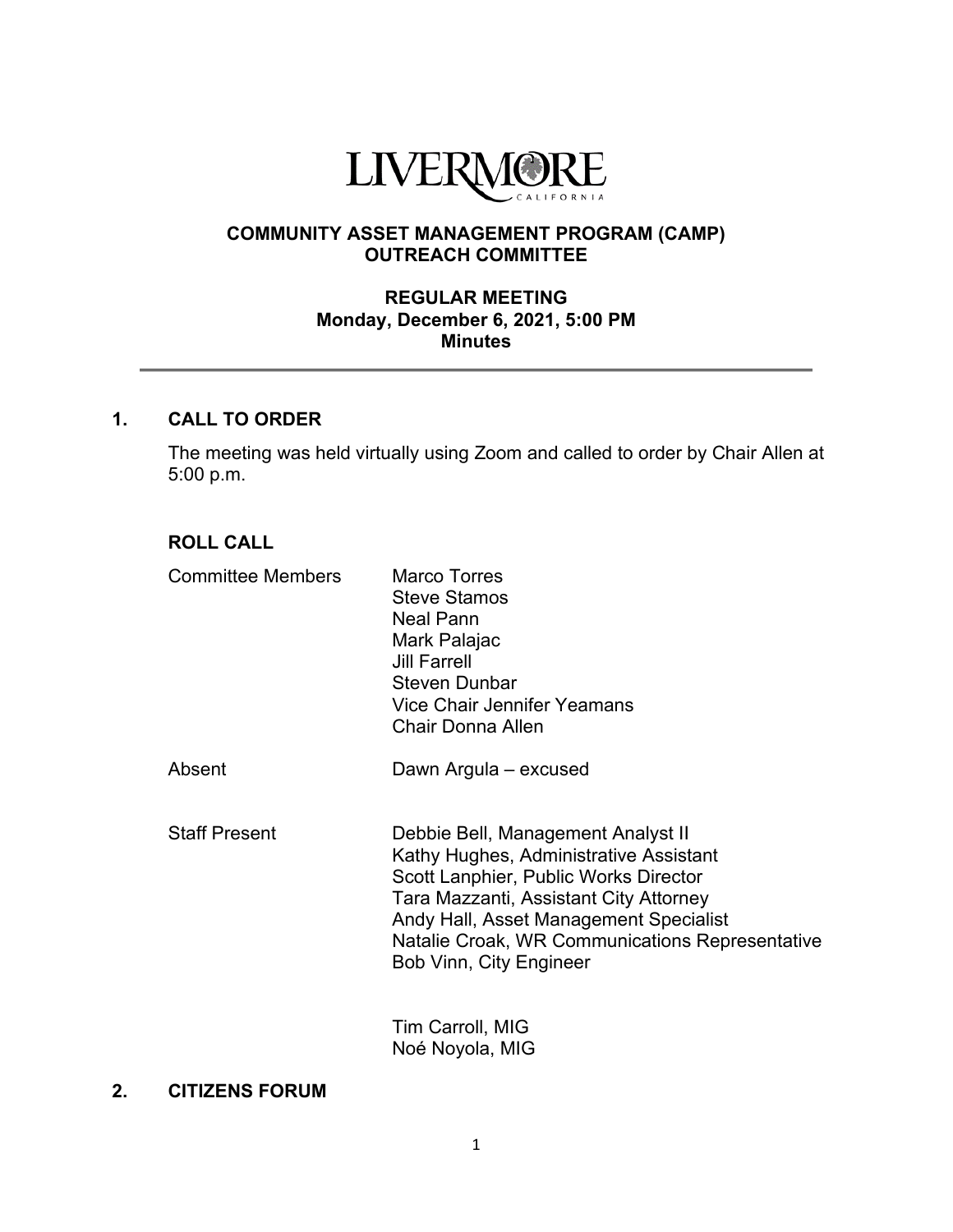Chair Allen opened the item for public comments. There were no public comments for items not on the agenda, and the item was closed.

## **3. CONSENT CALENDAR**

#### 3.01 **Approval of draft minutes from September 1, 2021**

ON A MOTION FROM COMMITTEE MEMBER PALAJAC, SECONDED BY COMMITTEE MEMBER DUNBAR, CARRIED ON A 6-0 VOTE, WITH COMMITTEE MEMBER PANN ABSTAINING AND VICE CHAIR YEAMANS ABSENT FOR THE VOTE, THE SEPTEMBER 1, 2021 MINUTES WERE APPROVED AS SUBMITTED.

## **4. MATTERS FOR CONSIDERATION**

#### 4.01 **CAMP Outreach Committee Member Introductions**

**Recommendation:** Staff recommended the Committee welcome new Committee member Neal Pann and provide self-introductions.

Committee member Pann introduced himself to the committee and gave them his background information and his reasons for wanting to serve on the committee.

The committee members each welcomed Committee member Pann and provided their background information and reasons for wanting to serve on the committee.

Chair Allen opened the item for public comments. There were none, and the item was closed to public comments.

## 4.02 **Report from CAMP Outreach Committee Members**

**Recommendation:** Staff recommends the Committee report on Asset Management observations since the last meeting.

Each CAMP Outreach Committee member spoke about what they have heard from their various contacts and groups regarding asset management. They spoke about the geocache game, water pipe concerns, the asset management website and water restrictions for landscaping.

*Vice Chair Yeamans arrived at 5:23 p.m.*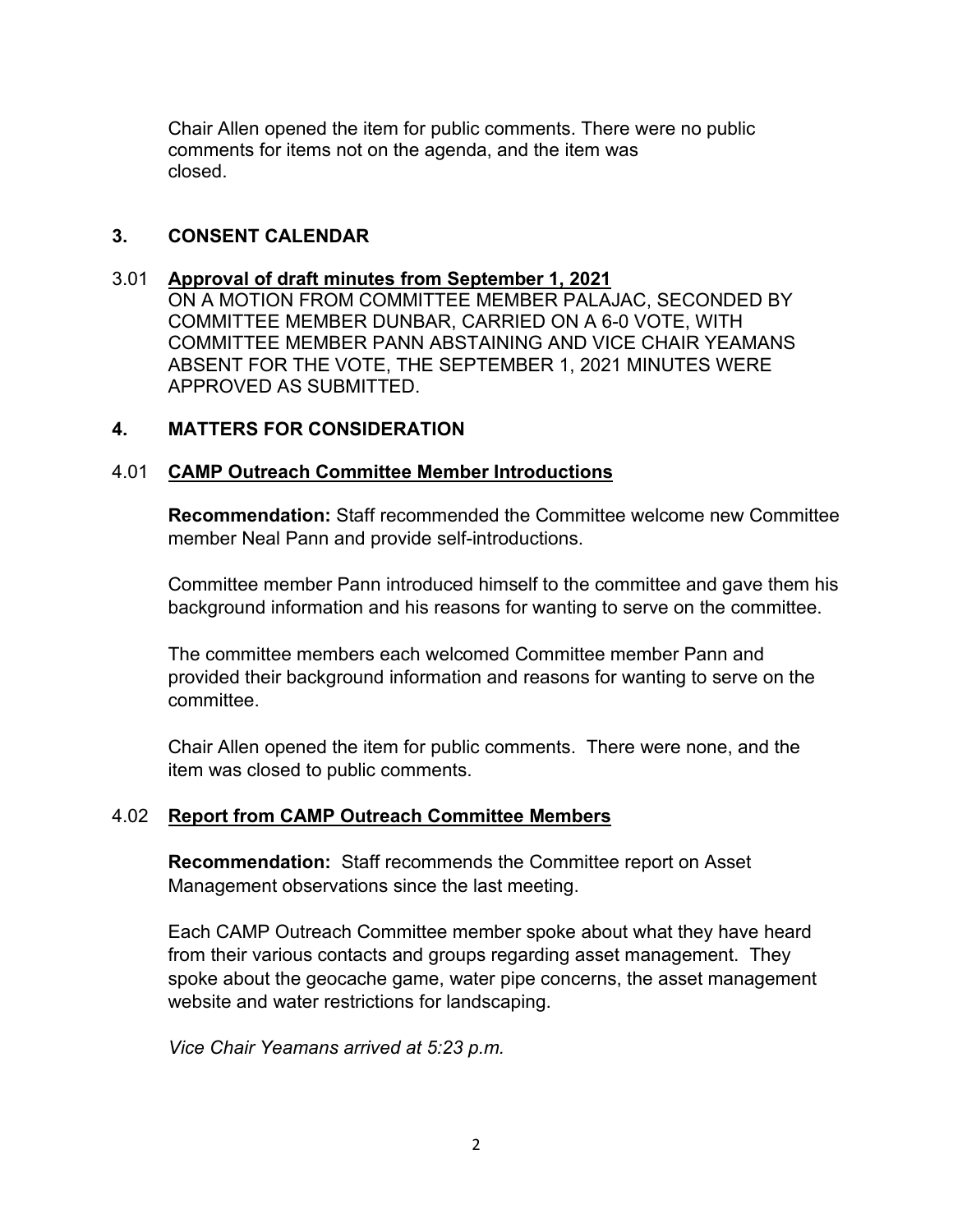Chair Allen opened the item for public comments. There were none and the item was then closed to public comments.

## 4.03 **Discussion Regarding Asset Management Fact Sheets**

**Recommendation:** Staff recommended the Committee receive a report and provide input regarding Asset Management Fact Sheets.

Debbie Bell shared the progress on the Asset Management Fact Sheets with the Committee and the tentative schedule for their release. The committee members thought the rating system for the assets was confusing and suggested changes. Staff will review the suggestions and make the appropriate changes. Staff will bring the revised fact sheets to the next CAMP Outreach meeting for further review.

Chair Allen opened the item for public comments. There were none and the item was then closed to public comments.

# 4.04 **Discussion Regarding Asset Management Stakeholder Briefings**

**Recommendation:** Staff recommends the committee discuss their progress with the Asset Management Stakeholder briefings.

Debbie Bell reminded the committee about the stakeholder group spreadsheet that staff created. She encouraged them to sign up and reach out to the groups they are comfortable with. She told the committee members to contact her if they wanted her help in giving a presentation.

Chair Allen opened the item for public comments. There were none and the item was closed for public comments.

# 4.05 **Report on Asset Management Technology Advances**

**Recommendation:** Staff recommends the Committee receive a report on Asset Management Technology efforts.

Debbie Bell told the Committee that staff has fully transitioned to NexGen, an asset management and materials management software system. The program is helping staff to focus on properly timed repairs and help move away from reactive efforts. Staff is also working on a custom app for residents to download to their phone or iPad. The app will allow residents to drop a pin in their location and report maintenance issues.